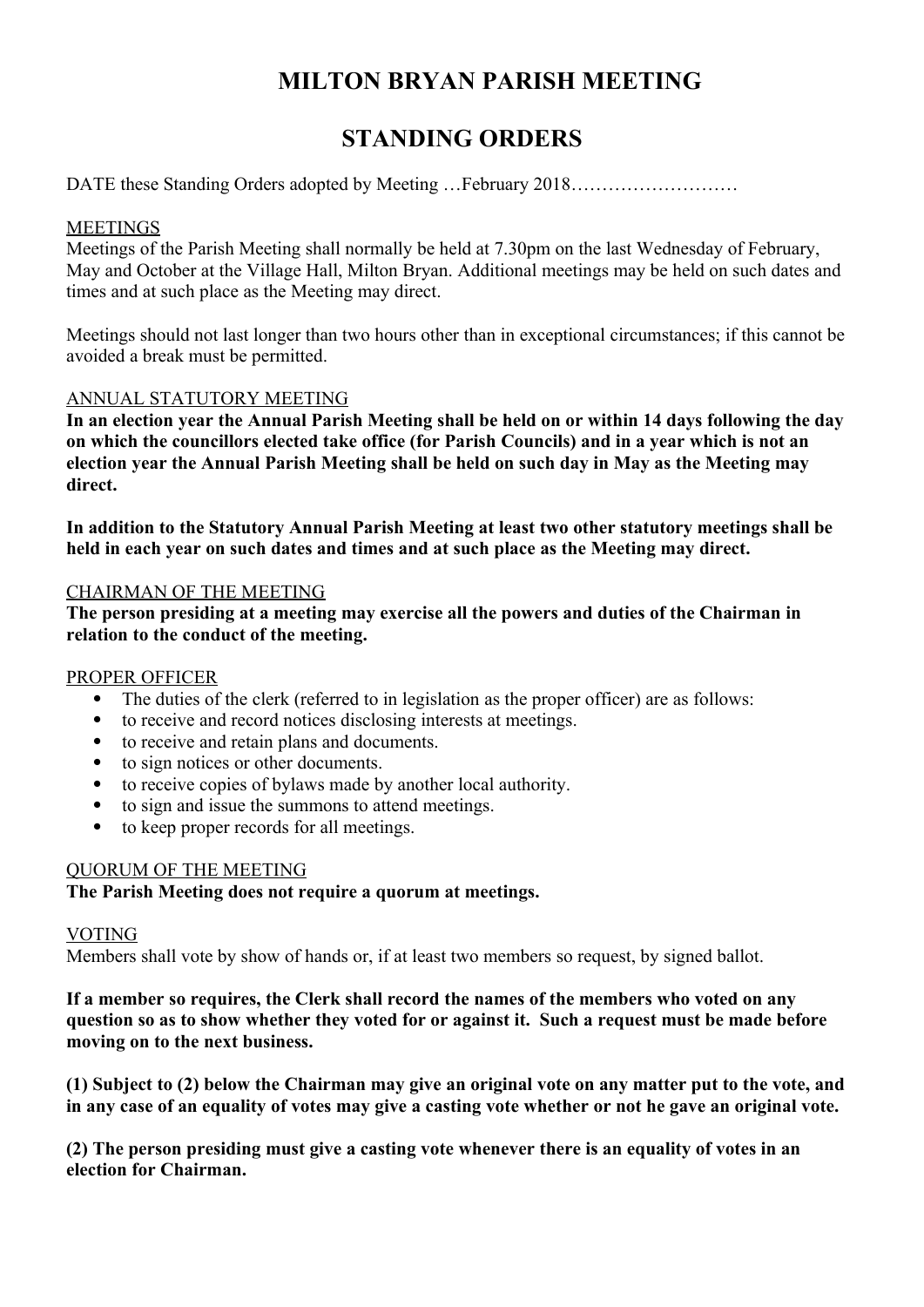## ORDER OF BUSINESS **At each Annual Parish Meeting the first business shall be:-**

- to elect a Chairman.
- to elect a Vice-Chairman.
- to appoint committees and sub-committees.
- and shall thereafter follow the usual order of business

After the first business has been completed, the order of business, unless the Meeting otherwise decides on the ground of urgency, shall be as follows:-

To read and consider the Minutes; provided that if a copy has been circulated to each member not later than the day of issue of the summons to attend the meeting, the Minutes may be taken as read.

- After consideration to approve the signature of the Minutes by the person presiding as a correct record.
- To deal with business expressly required by statute to be done.
- To dispose of business, if any, remaining from the last meeting.
- To receive such communications as the person presiding may wish to lay before the Meeting.
- To receive and consider reports and minutes of committees.
- To receive and consider resolutions or recommendations in the order in which they have been notified.
- If necessary, to authorise the signing of orders for payment.

#### URGENT BUSINESS

A motion to vary the order of business on the ground of urgency may be proposed by the Chairman or by any member and, if proposed by the Chairman, may be put to the vote without being seconded, and shall be put to the vote without discussion.

#### RULES OF DEBATE

No discussion of the Minutes shall take place except upon their accuracy. Corrections to the Minutes shall be made by resolution and must be initialled by the Chairman.

A resolution or amendment must be proposed and seconded and supported by a majority of members to be carried.

Members shall address the Chairman. If two or more members wish to speak, the Chairman shall decide who to call upon.

Whenever the Chairman speaks during a debate all other members shall be silent.

#### DISORDERLY CONDUCT

**All members must observe the Code of Conduct.**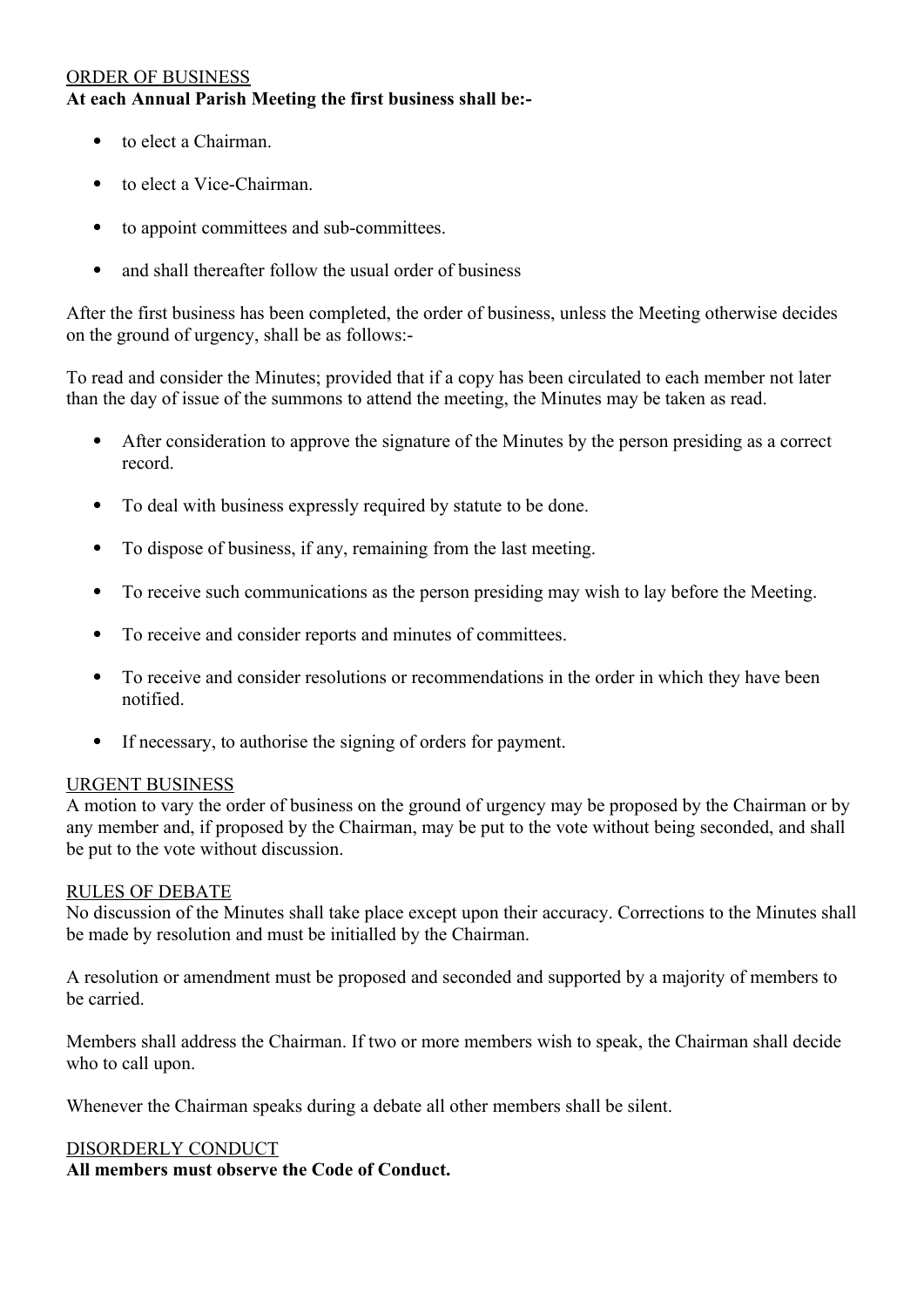No member shall at a meeting persistently disregard the ruling of the Chairman, wilfully obstruct business, or behave irregularly, offensively, improperly or **in such a manner as to bring the Meeting into disrepute.** If, in the opinion of the Chairman, a member has broken these provisions, the Chairman shall express that opinion to the Meeting, and thereafter, any member may move that the member named be no longer heard or that the member named do leave the meeting, and the motion, if seconded, shall be put forthwith and without discussion. If either of these motions are disobeyed, the Chairman may adjourn the meeting or take such further steps as may reasonably be necessary to enforce them.

## DISCUSSIONS AND RESOLUTIONS AFFECTING EMPLOYEES

If at a meeting there arises any question relating to the appointment, conduct, promotion, dismissal, salary or conditions of service, of any person employed by the Meeting, it shall not be considered until the Meeting or committee (as the case may be) has decided whether or not the press and public shall be excluded.

## EXPENDITURE

Orders for the payment of money shall be authorised by the Chairman. The RFO and the Chairman to be signatories.

## BANKING

Two signatories to sign each cheque.

Signatories are to ensure that the amount on the invoice matches that on the cheque and counterfoil, initialling the invoices and the cheque counterfoil.

The RFO to obtain bank balances in advance of each meeting for inclusion on the agenda where possible and to prepare a bank reconciliation on a quarterly basis.

## COMMITTEES AND SUB-COMMITTEES

The Meeting may at its Annual Meeting appoint standing committees and may at any other time appoint such other committees as are necessary, but subject to any statutory provision in that behalf:-

shall not appoint any member of a committee so as to hold office later than the next Annual Meeting.

may dissolve or alter the membership of the committee.

## ACCOUNTS AND FINANCIAL STATEMENT

All accounts for payment and claims upon the Meeting shall be laid before the Meeting during February, May and October. Where it is necessary to make a payment at other times, such payment shall be certified as to its correctness and urgency by the RFO. Such payment shall be authorised by the Chairman. All such expenditure shall be included in the next agenda of the Meeting.

The Responsible Financial Officer shall supply to the Meeting as soon as practicable after 31<sup>st</sup> March in each year a statement of the receipts and payments of the Meeting for the completed financial year. The Statement of Accounts of the Meeting (which is subject to internal and external audit) shall be presented to the Meeting for formal approval at the appropriate time along with a copy of the annual return.

## BUDGET/PRECEPT

The meeting shall approve written budgets for the coming financial year at the end of December. This will be included in the February agenda for communication.

## INTERESTS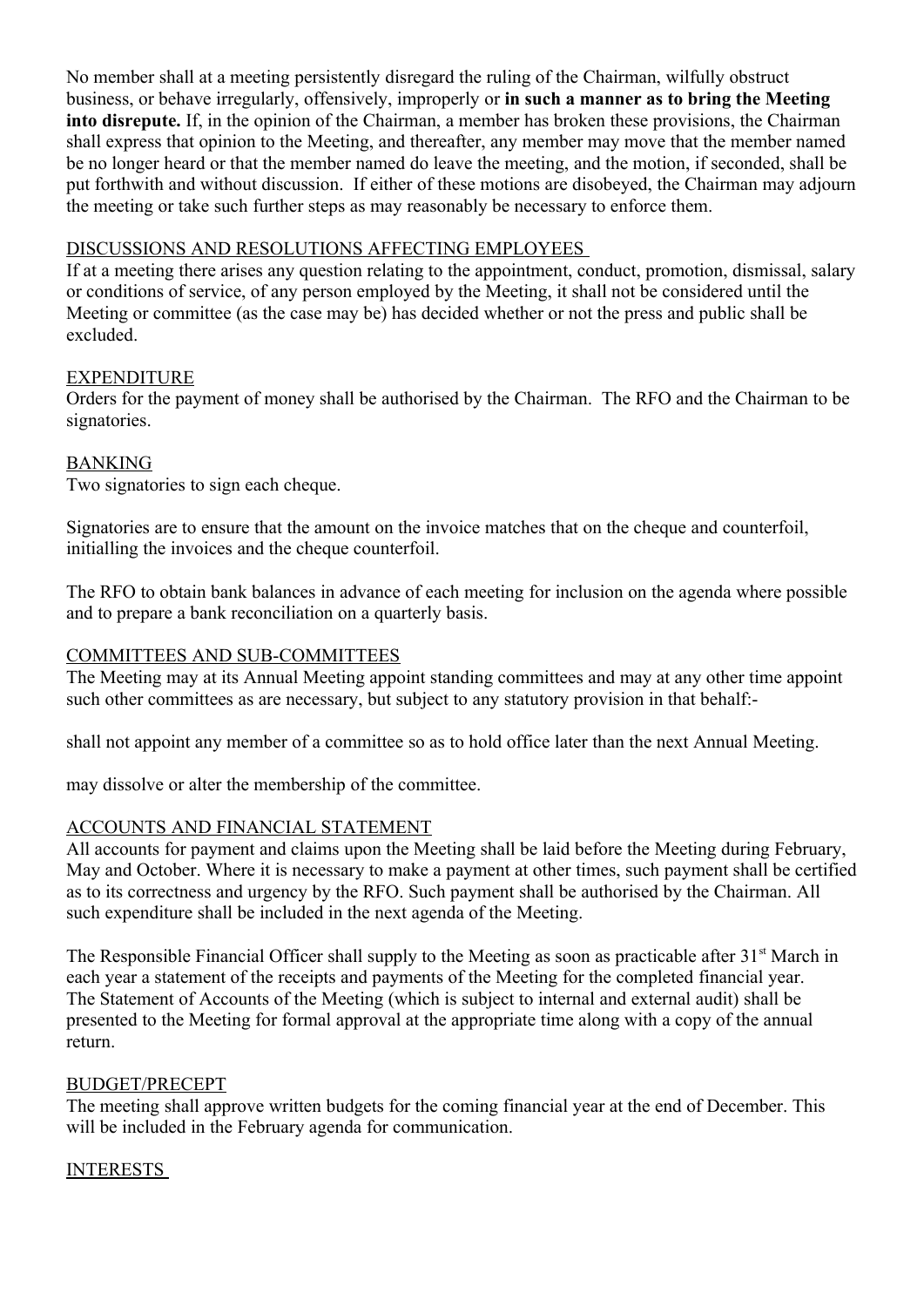**If a member has a personal interest as defined by the Code of Conduct then he shall declare such interest as soon as it becomes apparent, disclosing the existence and nature of that interest as required.**

**If a member who has declared a personal interest then considers the interest to be prejudicial, he must withdraw from the room or chamber during consideration of the item to which the interest relates.**

**Under Section 12 (2) of the Code of Conduct for Town and Parish Councils, where there is a prejudicial interest in any business of the authority, the member may attend a meeting but only for the purpose of making representations, answering questions or giving evidence relating to the business, provided that the public are also allowed to attend the meeting for the same purpose, whether under a statutory right or otherwise.**

#### APPOINTMENTS

Canvassing of members of the Meeting or of any committee, directly or indirectly, for any appointment under the Meeting shall disqualify the candidate for such appointment. A member of the Meeting or of any committee shall not solicit for any person any appointment under the Meeting or recommend any person for such appointment or for promotion; but, nevertheless, any such member may give a written testimonial of a candidate's ability, experience or character for submission to the Meeting with an application for appointment.

#### INSPECTION OF DOCUMENTS

A member may inspect any document in possession of the Meeting or a committee, and if copies are available shall, on request, be supplied for the like purpose with a copy.

#### UNAUTHORISED ACTIVITIES

No member of the Meeting or of any committee or sub-committee shall in the name of or on behalf of the Meeting, inspect any lands or premises which the Meeting has a right or duty to inspect or issue orders, instructions or directions, unless authorised to do so by the Meeting or the relevant committee or subcommittee.

#### ADMISSION OF THE PUBLIC AND PRESS TO MEETINGS

**The public and press shall be admitted to all meetings of the Meeting and its committees** and subcommittees, **which may, however, temporarily exclude** the public by means of the following resolutions;

*"That in view of the [special] [confidential] nature of the business about to be transacted, it is advisable in the public interest that the press and public be temporarily excluded and they are instructed to withdraw"* The Meeting shall state the special reason for exclusion.

At all meetings the Chairman may at his discretion and at a convenient time in the transaction of business, adjourn the meeting so as to allow any members of the public to address the meeting in relation to the business to be transacted at that meeting.

The Clerk shall afford to the press reasonable facilities for the taking of their report of any proceedings at which they are entitled to be present. There shall be no audio or video recording or photographs of the meeting without the express approval of the Meeting.

If a member of the public interrupts the proceedings at any meeting, the Chairman may, after warning, order that he be removed from the meeting and may adjourn the meeting for such period as is necessary to restore order.

## CONFIDENTIAL BUSINESS